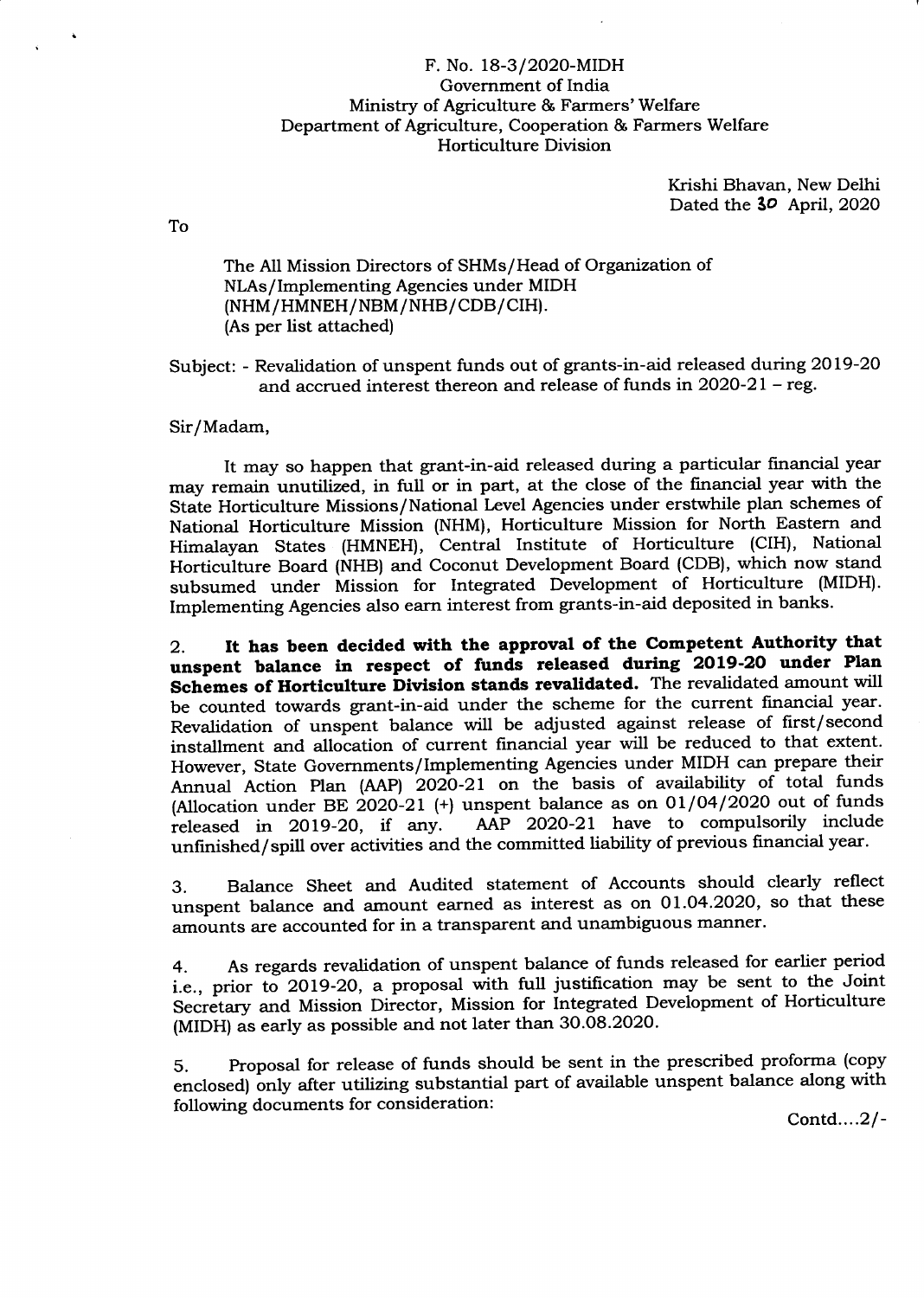- (i) Audited Utilization Certificate (in respect of GOI share only) along with audited statement of accounts of the scheme for the Financial Year 2O18-19 supported by physical and financial progress report, if not already furnished;
- (ii) Provisional Utilization Certificate for the F.Y. 2019-20 in respect of GOI share<br>only. The unspent balance of previous vear, accrued bank interest and The unspent balance of previous year, accrued bank interest and balance carried forward shall be clearly reflected therein.
- (iii) Consolidated Physical-cum-Financial Progress Report pertaining to year 2019-20;
- (iv) Details of interest accrued as on 1-4-2O2O on central grant-in-aid received by grantee institutions/ implementing agencies.
- (v) Proof of receipt of matching state share.
- (vi) Each page of the above mentioned documents should be duly authenticated indicating the name and designation of the signing authority.

6. Government has made PFMS mandatory to centrally monitor the expenditure in the government schemes including MIDH. Hence, the expenditure is to be booked using EAT module of PFMS in order to facilitate GoI to monitor and analyze expenditure<br>incurred by the spending units under each of the Government Schemes. Further release of funds under the scheme will be made based on balances available in PFMS as per the EAT module data for the respective agency in line with the express provisions of GFR 2017.

<sup>7</sup>- Further, as per Rule 230(8) of GFR 2017, all interests or other earnings against Grants-in-aid or advances (other than reimbursement) released to any Grantee institution should be mandatorily remitted to the Consolidated Fund of India immediately after finalization of the accounts.

Yours faithfully,

Jules un

(M.K. Mishra) Deputy Secretary to the Government of India Tel No. 011-23074238 E-mail: mrityunjaya.m@nic.in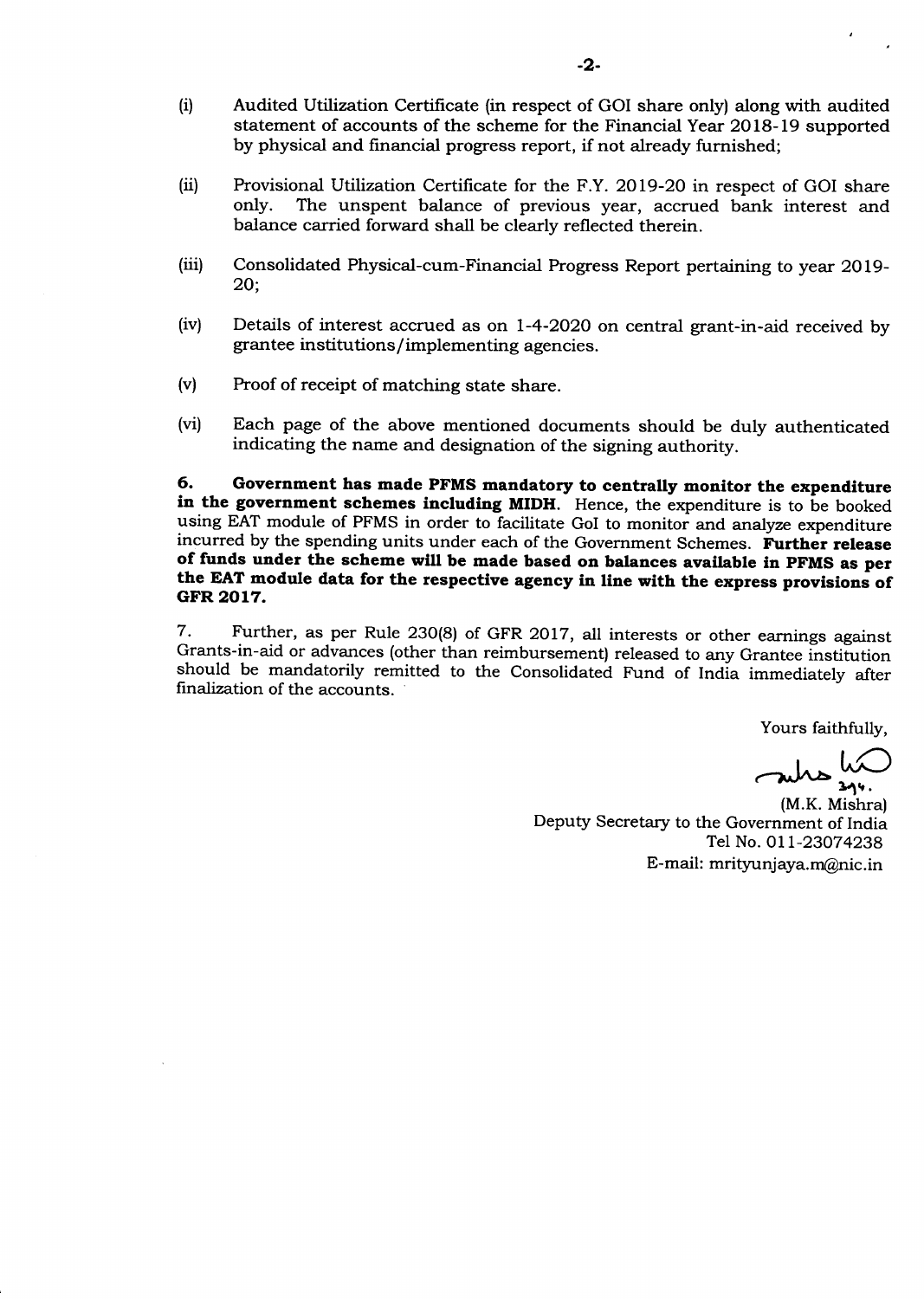## Proforma for release of first installment of funds under MIDH and its Sub-Schemes.

- 1 Name of Scheme:
- 2 Allocation to the State SHMs/NlAs/Implementing Agencies (Central Share/State Share):

|                      | 12 W. 111 TULLII      |
|----------------------|-----------------------|
| Total Outlay 2020-21 | Central Share 2020-21 |
|                      |                       |

State Share Position. Whether state share received for previous years in respect of MIDH (enclose proof of receipt of state share). 3

|              | Sl.   Financial   Central<br>$No.$ year | Assistance   Share<br>received | <b>State</b><br>per<br>guidelines | Outstanding   State<br>as state share Share<br>previous received<br><b>of</b><br>share | Balance<br><b>State</b><br>Share |
|--------------|-----------------------------------------|--------------------------------|-----------------------------------|----------------------------------------------------------------------------------------|----------------------------------|
|              | 2016-17                                 |                                |                                   |                                                                                        |                                  |
| $\mathbf{2}$ | 2017-18                                 |                                |                                   |                                                                                        |                                  |
| 3.           | 2018-19                                 |                                |                                   |                                                                                        |                                  |
| 4.           | 2019-20                                 |                                |                                   |                                                                                        |                                  |

4. Unspent balance of previous years:

| Sl. State/Implementing<br>No. Agency | Unspent balance of previous financial years<br>(GOI share only) |                |                |  |
|--------------------------------------|-----------------------------------------------------------------|----------------|----------------|--|
|                                      | $1 - 4 - 2018$                                                  | $1 - 4 - 2019$ | $1 - 4 - 2020$ |  |
|                                      |                                                                 |                |                |  |
|                                      |                                                                 |                |                |  |

- Funds (GOI share) received during last quarter/installment (January March)  $(2019-20)$ . 5
- Total Unspent balance (GOI share) as on date of submission of proposal. 6
- Enclose copy of Audited Utilization Certificate (GOI share) for grants released in 2018-19. 7
- Whether bank account is savings bank account or current account (Please furnish the amount of interest earned (GOI share) as on 1.4.2018/ l.4.2OL9l 1.4.2O2O on the deposits) and consolidated interest available with the State SHM/Implementing Agency (including Districts). 8

| SI.<br>No. | Financial   Interest<br>vear | earned on interest<br>Central<br>assistance | Unspent<br>relating<br>to<br>previous<br>F.Ys. | Interest<br>utilized as $\vert$ available<br>-of<br>part<br>annual<br>allocation | Unspent interest |  |
|------------|------------------------------|---------------------------------------------|------------------------------------------------|----------------------------------------------------------------------------------|------------------|--|
|            |                              |                                             |                                                |                                                                                  |                  |  |

Contd....